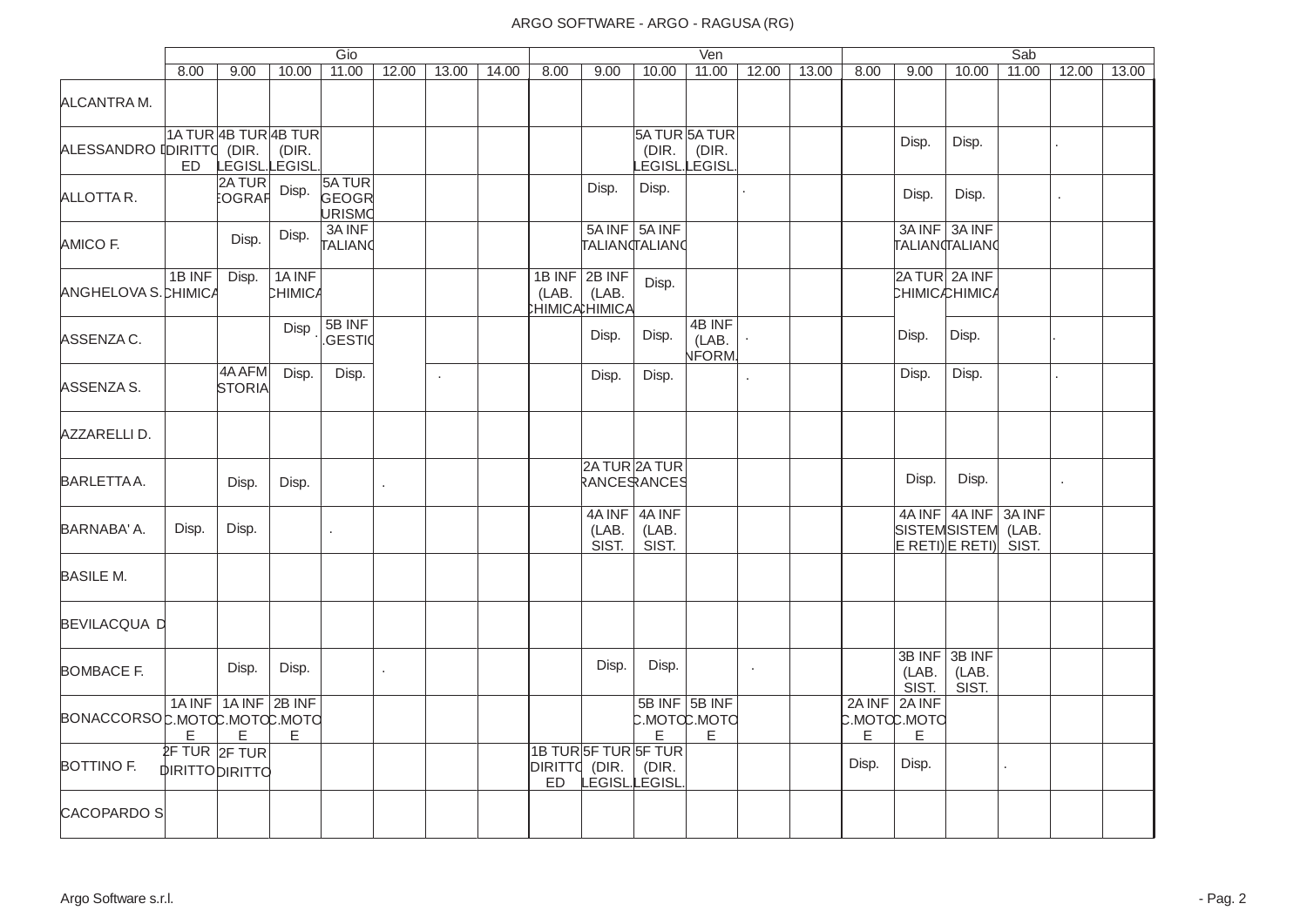|                     |                                      |                          |                               | Gio                           |       |       |       |                           |                                                     |                                                                    | Ven                           |       |       |                                   |                                               |                                                       | Sab             |       |       |
|---------------------|--------------------------------------|--------------------------|-------------------------------|-------------------------------|-------|-------|-------|---------------------------|-----------------------------------------------------|--------------------------------------------------------------------|-------------------------------|-------|-------|-----------------------------------|-----------------------------------------------|-------------------------------------------------------|-----------------|-------|-------|
|                     | 8.00                                 | 9.00                     | 10.00                         | 11.00                         | 12.00 | 13.00 | 14.00 | 8.00                      | 9.00                                                | 10.00                                                              | 11.00                         | 12.00 | 13.00 | 8.00                              | 9.00                                          | 10.00                                                 | 11.00           | 12.00 | 13.00 |
| <b>CALABRESE F.</b> |                                      |                          |                               |                               |       |       |       |                           | Disp.                                               | Disp.                                                              |                               |       |       |                                   | 1A INF 1B TUR<br>:OGRAҧCIENZI<br><b>DELLA</b> |                                                       |                 |       |       |
| CANNI'G.            | 2A TUR 1B INF<br><b>STORIASTORIA</b> |                          |                               |                               |       |       |       | Disp.                     | Disp.                                               |                                                                    | $\mathbf{r}$                  |       |       |                                   |                                               | 1A TUR<br><b>STORIA</b>                               |                 |       |       |
| CANTARELLA V.       |                                      |                          | 3A INF 3A INF<br>NGLESINGLESI |                               |       |       |       |                           | Disp.                                               | Disp.                                                              | 3A INF<br>NGLESE <sup>.</sup> |       |       |                                   | Disp.                                         | Disp.                                                 |                 |       |       |
| <b>CAPONNETTO</b>   |                                      |                          |                               |                               |       |       |       |                           |                                                     |                                                                    |                               |       |       |                                   |                                               |                                                       |                 |       |       |
| CARIOTTI R.         |                                      |                          |                               |                               |       |       |       |                           |                                                     |                                                                    |                               |       |       |                                   |                                               |                                                       |                 |       |       |
| CARUSO A.           |                                      | 2B INF 3B INF 3B INF     | STORIATALIANTALIANO           |                               |       |       |       |                           |                                                     | 3B INF 4B INF<br><b>STORIASTORIA</b>                               |                               |       |       | Disp.                             | Disp.                                         |                                                       |                 |       |       |
| CARUSO T.           |                                      |                          | 4A TUR 4A TUR<br>RANCERANCES  |                               |       |       |       |                           |                                                     |                                                                    | 5G TUR5G TUR<br>RANCERANCES   |       |       |                                   |                                               | 3H TUR3H TUR<br>RANCERANCES                           |                 |       |       |
| CARUSO V.           | Disp.                                | Disp.                    |                               | $\epsilon$                    |       |       |       |                           | Disp.                                               | Disp.                                                              | 4A AFM<br>NGLESI              |       |       |                                   | 2A AFM 2A AFM                                 | NGLESINGLESI                                          |                 |       |       |
| CASABURIA.          |                                      |                          | Disp.                         | 4A AFM<br>CONOM<br>OLITICA    |       |       |       |                           | ED.                                                 | 1G TUR 4A AFM 5H TUR<br>DIRITTOCONOM (DIR.<br><b>OLITICALEGISL</b> |                               |       |       | <b>DIRITTOIRITTODIRITTO</b><br>ED |                                               | 1G TUR 4A AFM 1A AFM 5H TUR<br><b>ED</b>              | (DIR.<br>LEGISL |       |       |
| CAVALLARO F.        | Disp.                                | Disp.                    |                               |                               |       |       |       | 2A INF<br>(LAB.<br>EC.TAP | Disp.                                               | Disp.                                                              |                               |       |       |                                   | 1A INF<br>(LAB.<br>EC.TAP                     | Disp.                                                 | Disp.           |       | ×,    |
| CAVALLARO L.        |                                      | Disp.                    |                               | 4F TUR<br>Disp. (ARTE<br>E.   |       |       |       |                           | E                                                   | 5A TUR 4F TUR 3A TUR<br>(ARTE   (ARTE   (ARTE<br>E                 | E.                            |       |       |                                   | E                                             | 3F TUR 4A TUR 3H TUR<br>(ARTE   (ARTE   (ARTE<br>Е    | E.              |       |       |
| CELANO O.           |                                      | Disp.                    | Disp.                         |                               |       |       |       |                           |                                                     | 1B TUR 1B TUR 4B TUR<br>TALIAN TALIAN STORIA                       |                               |       |       | STORIATALIANTALIANO               | 1B TUR 4B TUR 4B TUR                          |                                                       |                 |       |       |
| <b>CONDORELLIA</b>  |                                      | 4B INF<br>(LAB.<br>SIST. | SIST.                         | 4B INF 5B INF<br>(LAB. GESTIO |       |       |       |                           | 4A INF<br>(LAB.<br>SIST.                            | 4A INF 4B INF<br>(LAB.                                             | (LAB.<br>SIST. NFORM.         |       |       |                                   |                                               | 5A INF 5A INF 5B INF<br>GESTI¢GESTI¢ (LAB.            | <b>ORMATI</b>   |       |       |
| <b>CONSOLI MAR</b>  | Disp.                                | Disp.                    | <b>DIRITTODIRITTO</b><br>ED   | 2A INF 3A AFM<br><b>ED</b>    |       |       |       | ED                        | 2B INF 2H TUR<br><b>DIRITT(DIRITT(</b><br><b>ED</b> |                                                                    |                               |       |       |                                   | <b>ED</b>                                     | 2B INF   1A INF<br><b>DIRITTODIRITTO</b><br><b>ED</b> |                 |       |       |
| <b>CORDOPATRI C</b> |                                      |                          | 1H TUR<br>PAGNOL              |                               |       |       |       |                           |                                                     |                                                                    |                               |       |       | Disp.                             | Disp.                                         |                                                       | $\cdot$         |       |       |
| CORTESE C.          |                                      |                          |                               |                               |       |       |       |                           |                                                     |                                                                    |                               |       |       |                                   |                                               |                                                       |                 |       |       |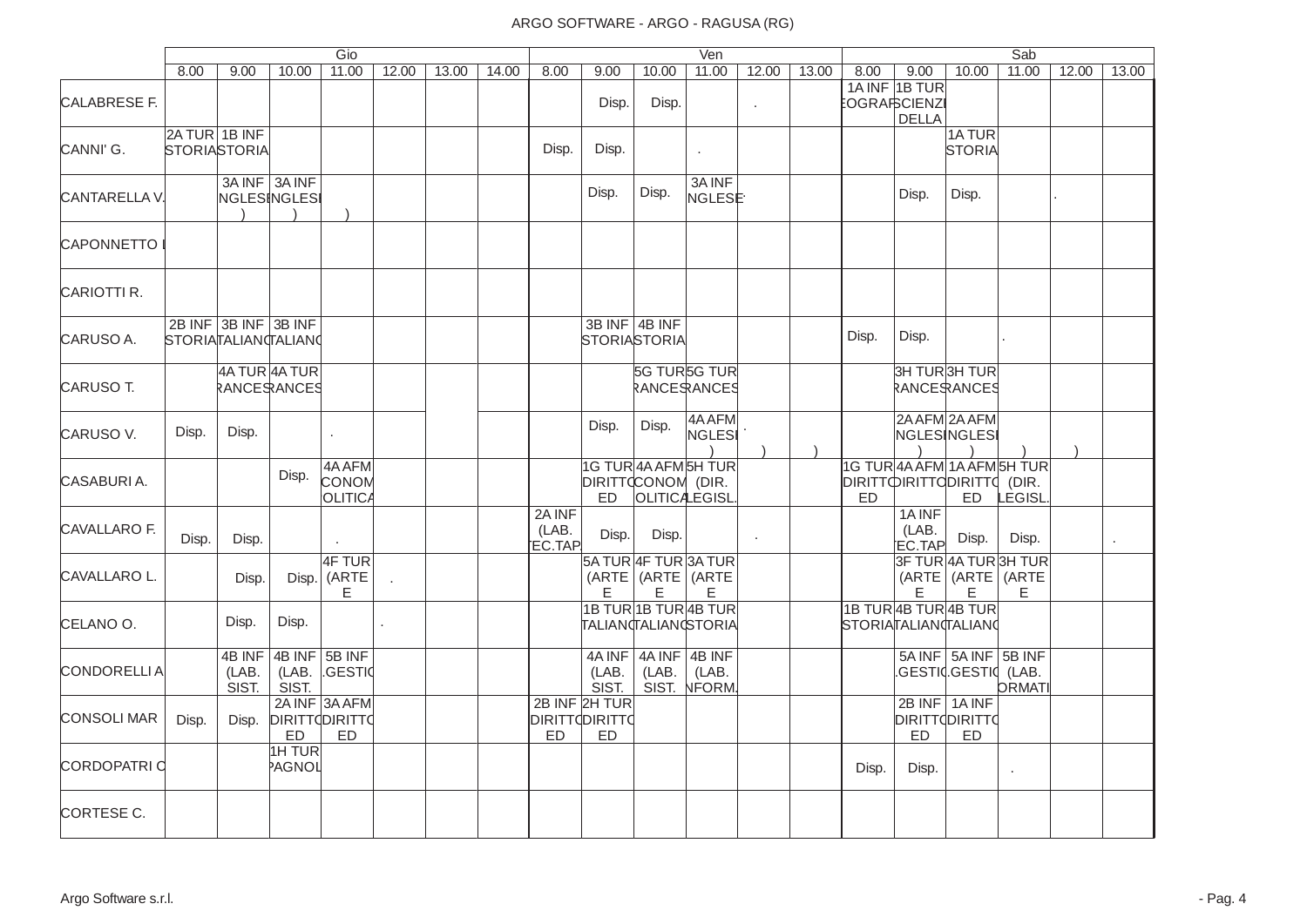|                                       |                    |                        |                                                  | Gio                          |            |       |              |       |         |                                                               | Ven             |                      |       |       |                                               |                             | Sab                                                             |         |       |
|---------------------------------------|--------------------|------------------------|--------------------------------------------------|------------------------------|------------|-------|--------------|-------|---------|---------------------------------------------------------------|-----------------|----------------------|-------|-------|-----------------------------------------------|-----------------------------|-----------------------------------------------------------------|---------|-------|
|                                       | 8.00               | 9.00                   | 10.00                                            | 11.00                        | 12.00      | 13.00 | 14.00        | 8.00  | 9.00    | 10.00                                                         | 11.00           | 12.00                | 13.00 | 8.00  | 9.00                                          | 10.00                       | 11.00                                                           | 12.00   | 13.00 |
| D'AQUINO G.                           |                    |                        | 5A AFM 4A AFM<br><b>TEMATITEMATI</b>             |                              |            |       |              |       |         | 5B INF 3A AFM 3A AFM<br><u> ТЕМАТІ  ТЕМАТІ  ТЕМАТІ </u>       |                 |                      |       |       |                                               |                             | 5B INF 5B INF 3A AFM<br>\ТЕМАТI <b>\</b> ТЕМАТI <b>\</b> ТЕМАТI |         |       |
| DAIDONE G.                            | C.MOTOC.MOTO<br>E. | 1F TUR 1F TUR<br>E     |                                                  | 3G TUR<br><b>C.MOTO</b><br>E |            |       |              |       | E       | 2F TUR 2F TUR 4G TUR<br>C.MOTCC.MOTCC.MOTC<br>E               | Е               |                      |       | Disp. | Disp.                                         |                             |                                                                 |         |       |
| DAMBONE F.                            | Disp.              | 1H TUR<br>(FISICA)     |                                                  | Н,                           |            |       |              |       |         | <b>SH TURSH TUR</b><br><b>TEMATI TEMATI</b>                   |                 |                      |       | Disp. | Disp                                          |                             |                                                                 |         |       |
| DE FRANCO V.                          |                    | 2B INF<br><b>NGLES</b> | Disp.                                            | Disp.                        |            |       |              | Disp. | Disp.   | 3B INF<br>NGLESI                                              |                 |                      |       |       | Disp.                                         | Disp.                       | 3B INF<br>NGLESI                                                |         |       |
| DE MARTINO D.                         | Disp.              | Disp.                  |                                                  | ä,                           |            |       |              |       |         | 2A AFM 5B TUR<br><b>ELIGIONELIGION</b><br><b>TTOLICTTOLIC</b> |                 |                      |       |       | Disp.                                         | Disp.                       | 5A AFM<br><b>ELIGION</b><br><b>TTOLIC</b>                       |         |       |
| DI MAURO G.                           | Disp.              | Disp.                  |                                                  | $\cdot$                      |            |       |              |       | Disp.   | Disp.                                                         | 3B INF<br>ORMAT |                      |       |       | Disp.                                         | Disp.                       |                                                                 |         |       |
| DI MAURO G.PF                         |                    | E                      | <b>SH TURSH TUR</b><br><b>ISC.TUISC.TUI</b><br>E | Disp.                        | Disp.      |       | $\mathbf{r}$ | Disp. | Disp.   |                                                               |                 |                      |       | Disp. | Disp.                                         |                             |                                                                 |         |       |
| DI PAOLAA.                            |                    |                        | 4G TUR4G TUR<br><b>NGLES NGLES</b>               |                              |            |       |              | Disp. | Disp.   |                                                               |                 |                      |       |       |                                               |                             |                                                                 |         |       |
| DI PIAZZA G.                          | Disp.              | E                      | 4A INF 4A INF<br>С.МОТФ.МОТО<br>E                |                              |            |       |              | Disp. | Disp.   |                                                               | ÷               |                      |       |       | Disp.                                         | Disp.                       |                                                                 | $\cdot$ |       |
| DI STEFANO S.PAGNOLPAGNOLPAGNOLPAGNOL |                    |                        | 2A AFM 2A AFM 5A AFM 5A AFM                      |                              |            |       |              |       |         | 2A AFM 4A AFM 2I TUR 5A AFM<br>PAGNOLPAGNOLPAGNOLPAGNOL       |                 |                      |       |       |                                               |                             | 1A AFM 1A AFM 4A AFM 4A AFM<br>PAGNOLPAGNOLPAGNOLPAGNOL         |         |       |
| DOC SPAGN 1.                          | Disp.              | Disp                   |                                                  |                              |            |       |              |       |         | Disp.                                                         |                 |                      |       |       |                                               |                             |                                                                 |         |       |
| DOC_ARTE 1.                           | Disp.              | Disp.                  |                                                  | ٠                            |            |       |              |       | Disp.   | Disp.                                                         |                 |                      |       |       |                                               | <b>5H TUR</b><br>(ARTE<br>E |                                                                 |         |       |
| DOC INFO 1.                           |                    | Disp.                  | Disp.                                            |                              | $\epsilon$ |       |              |       | Disp.   | Disp.                                                         |                 | $\ddot{\phantom{a}}$ |       | Disp. | Disp.                                         |                             |                                                                 |         |       |
| DOC_SMOT 1.                           | Disp.              | Disp.                  |                                                  | $\epsilon$                   |            |       |              |       | Disp.   | Disp.                                                         |                 | ä,                   |       |       | Disp.                                         | Disp.                       |                                                                 | $\cdot$ |       |
| <b>FALZONE G.</b>                     |                    |                        | Disp. Disp                                       |                              |            |       | $\lambda$    | Disp. | Disp. . |                                                               |                 |                      |       |       | Disp.                                         | Disp.                       |                                                                 | $\cdot$ |       |
| FAMOSO B.                             |                    | Disp.                  | Disp.                                            |                              |            |       |              |       |         | 1F TURZG TUR 1A AFM<br>TEMATI TEMATI (FISICA)                 |                 |                      |       |       | 1F TUR 1F TUR 2G TUR<br>.TEMATI\TEMATI\TEMATI |                             |                                                                 |         |       |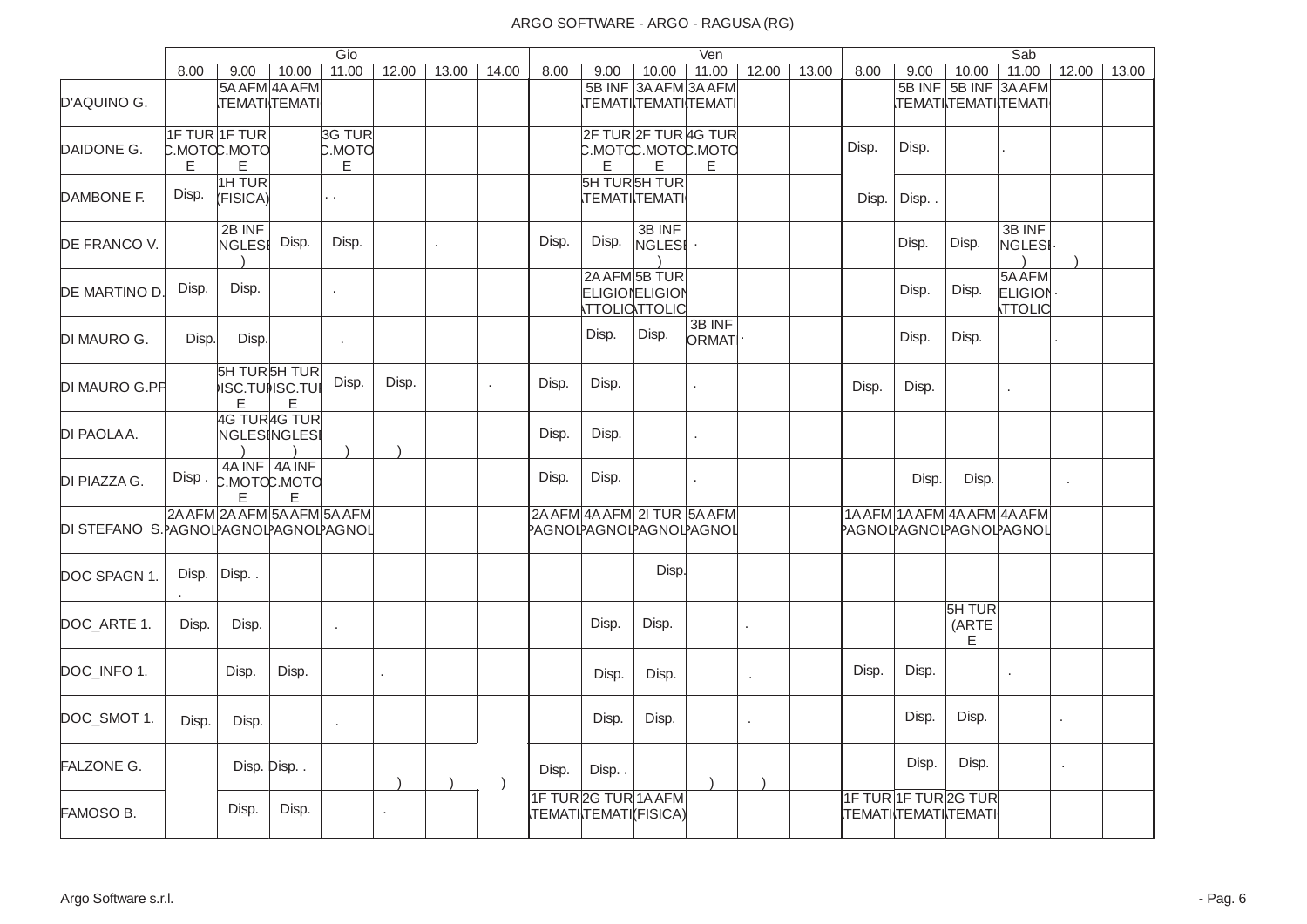|                      |                              |                          |                                              | Gio                                                   |       |       |       |                                     |                                         |                                                      | Ven                                                            |       |       |                                          |       |                                                             | Sab              |       |       |
|----------------------|------------------------------|--------------------------|----------------------------------------------|-------------------------------------------------------|-------|-------|-------|-------------------------------------|-----------------------------------------|------------------------------------------------------|----------------------------------------------------------------|-------|-------|------------------------------------------|-------|-------------------------------------------------------------|------------------|-------|-------|
|                      | 8.00                         | 9.00                     | 10.00                                        | 11.00                                                 | 12.00 | 13.00 | 14.00 | 8.00                                | 9.00                                    | 10.00                                                | 11.00                                                          | 12.00 | 13.00 | 8.00                                     | 9.00  | 10.00                                                       | 11.00            | 12.00 | 13.00 |
| <b>FINOCCHIARO</b>   |                              | Disp.                    | Disp.                                        |                                                       |       |       |       |                                     |                                         |                                                      | 2A TUR 3A TUR 4A TUR 4A TUR<br> ΤΕΜΑΤΙ  ΤΕΜΑΤΙ  ΤΕΜΑΤΙ  ΤΕΜΑΤΙ |       |       |                                          |       | 1A TUR 1A TUR 2A TUR 5A TUR<br>.TEMATI\TEMATI\TEMATI\TEMATI |                  |       |       |
| FOTI C.              | 1G TUR1G TUR<br>PAGNOLPAGNOL |                          |                                              |                                                       |       |       |       | PAGNOLPAGNOLPAGNOLPAGNOL            |                                         |                                                      | 1G TURSG TUR2G TUR3G TUR                                       |       |       | 2G TUR <sub>2G TUR</sub><br>PAGNOLPAGNOL |       |                                                             | 4G TUR<br>PAGNOL |       |       |
| <b>GIANNAZZO C.</b>  |                              |                          |                                              |                                                       |       |       |       | (LAB.                               | 1B INF 2B INF<br>(LAB.<br>:HIMICAHIMICA |                                                      |                                                                |       |       | Disp.                                    | Disp. |                                                             |                  |       |       |
| <b>GIUFFRIDA S.</b>  |                              | (LAB.                    | 5A INF 5A INF<br>(LAB.<br><b>NFORMNFORM.</b> | Disp.                                                 |       |       |       | (LAB.                               | $2A$ INF $3A$ INF $3A$ INF<br>(LAB.     | (LAB.<br>EC.TAPNFORM.NFORM.                          |                                                                |       |       |                                          | (LAB. | 1A INF 2B INF<br>(LAB.<br>EC.TAPEC.TAP                      | Disp             |       |       |
| GIUNTA A.            |                              |                          |                                              |                                                       |       |       |       |                                     |                                         |                                                      |                                                                |       |       |                                          |       |                                                             |                  |       |       |
| <b>GIUNTA R.</b>     |                              | 4B INF<br>(LAB.<br>SIST. | 4B INF 5A INF<br>SIST.                       | (LAB. PROG.                                           |       |       |       |                                     | Disp.                                   | Disp.                                                |                                                                |       |       |                                          |       | 5A INF 5A INF<br>.GESTI¢.GESTI¢                             |                  |       |       |
| <b>GRECO M.</b>      |                              | 5A INF<br>(LAB.          | <b>NFORMNFORM.</b>                           | 5A INF 4A INF<br>(LAB. ORMAT                          |       |       |       |                                     | (LAB.                                   | 3A INF 3A INF 5A INF<br>(LAB.<br><b>NFORM.NFORM.</b> | ORMAT                                                          |       |       | Disp.                                    | Disp. |                                                             |                  |       |       |
| <b>GRIMALDI S.</b>   |                              | Disp.                    | Disp.                                        | 4B INF<br>(LAB.<br>ELECON                             |       |       |       |                                     | 4B INF<br><b>DMUNIC</b>                 | Disp.                                                | Disp.                                                          |       |       | Disp.                                    | Disp. |                                                             |                  |       |       |
| <b>LANZAFAME ALI</b> | Disp.                        | Disp.                    | <b>IENDAL</b>                                | 1B TUR 4B TUR<br>CONOMISC.TUI<br>E                    |       |       |       | CONOMISC.TUNSC.TUI<br><b>IENDAL</b> | $\mathsf E$                             | 21 TUR 3H TUR3H TUR<br>E                             |                                                                |       |       | 2I TUR<br>CONOM<br><b>IENDAL</b>         |       | 1B TUR<br>CONOM<br><b>IENDAL</b>                            |                  |       |       |
| LAUDANI A.           | Disp.                        | Disp.                    | <b>1F TUR</b><br>CONOM<br><b>IENDAL</b>      |                                                       |       |       |       |                                     | Disp.                                   | Disp.                                                |                                                                |       |       | <b>IENDAL</b>                            | E     | 1H TUR 4F TUR 4F TUR<br>CONOMISC.TUNSC.TUI<br>E             |                  |       |       |
| LAURETTA R.          |                              |                          | Disp. Disp.                                  |                                                       |       |       |       | Disp.                               | <b>URISMO</b>                           | 3F TUR 1F TUR<br>GEOGR:OGRAF                         |                                                                |       |       | Disp.                                    | Disp. |                                                             | $\epsilon$       |       |       |
| LELLO M.             |                              | E                        | E                                            | 5G TUR5G TUR4G TUR<br><b>ISC.TUISC.TUISC.TUI</b><br>E |       |       |       |                                     | Disp.                                   | Disp.                                                | 4H TUR<br><b>ISC.TUI</b><br>E.                                 |       |       |                                          | E     | 4G TUR4G TUR4H TUR<br><b>ISC.TUILSC.TUILSC.TUI</b><br>E     | Е                |       |       |
| <b>MACCARRONE</b>    |                              |                          |                                              |                                                       |       |       |       |                                     |                                         |                                                      |                                                                |       |       |                                          |       |                                                             |                  |       |       |
| <b>MACCARRONE</b>    |                              |                          |                                              |                                                       |       |       |       |                                     |                                         |                                                      |                                                                |       |       |                                          |       |                                                             |                  |       |       |
| MANETTO A.           | Disp.                        | Disp.                    |                                              | $\epsilon$                                            |       |       |       |                                     |                                         |                                                      | <b>4G TUR3F TUR5F TUR</b><br>.TEMATI TEMATI TEMATI             |       |       |                                          |       | <b>5F TUR 5F TUR</b><br><b>TEMATITEMATI</b>                 |                  |       |       |
| <b>MERTOLI P.</b>    | Disp.                        | Disp.                    |                                              | $\cdot$                                               |       |       |       | 2G TUR<br><b>CHIMICA</b>            | Disp.                                   | Disp.                                                |                                                                |       |       | 2F TUR<br><b>CHIMICA</b>                 |       |                                                             |                  |       |       |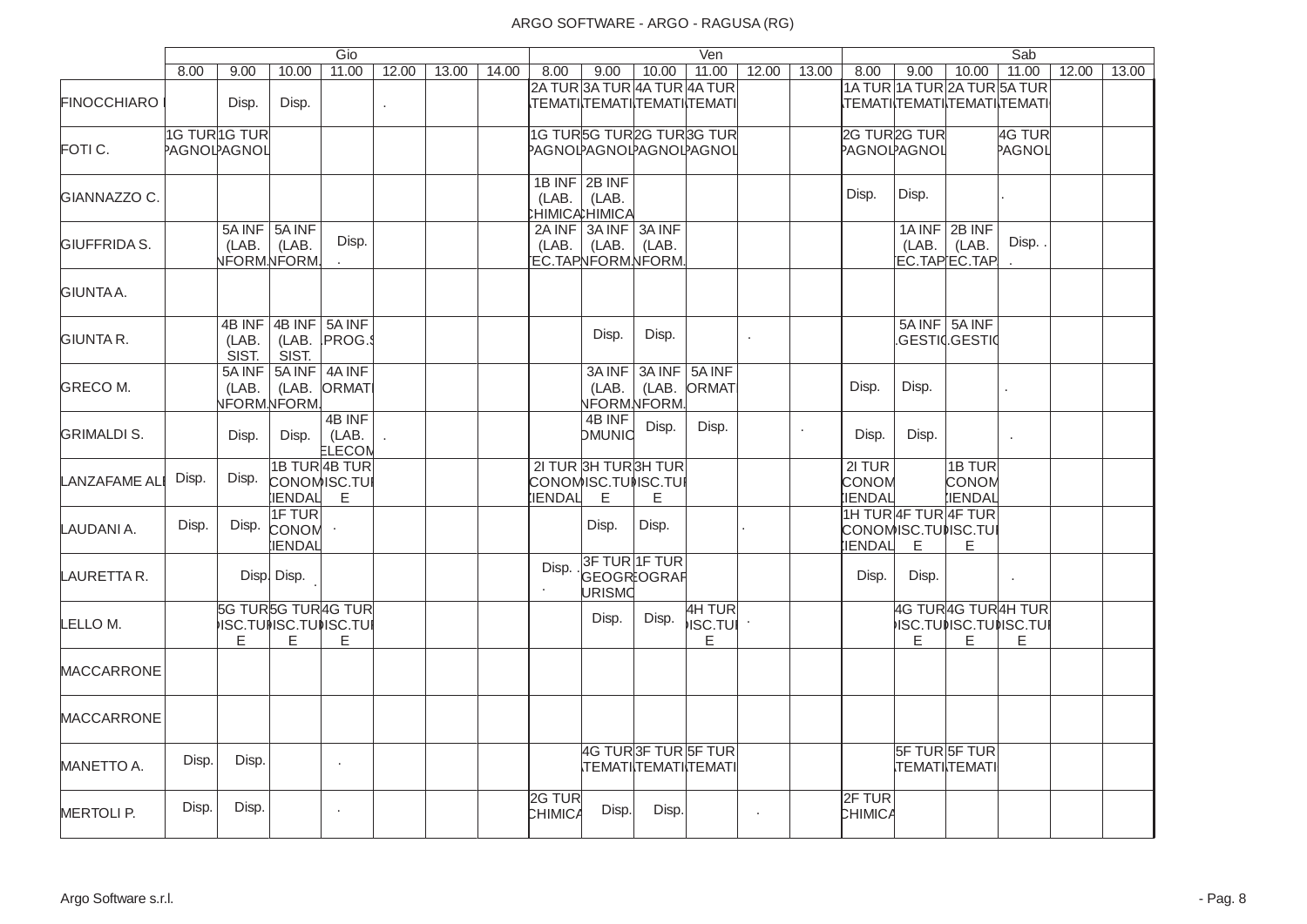|                    |       |                  |                                            | Gio              |            |       |       |       |                                                |                                      | Ven                              |              |       |       |                                                      |                                               | Sab           |       |       |
|--------------------|-------|------------------|--------------------------------------------|------------------|------------|-------|-------|-------|------------------------------------------------|--------------------------------------|----------------------------------|--------------|-------|-------|------------------------------------------------------|-----------------------------------------------|---------------|-------|-------|
|                    | 8.00  | 9.00             | 10.00                                      | 11.00            | 12.00      | 13.00 | 14.00 | 8.00  | 9.00                                           | 10.00                                | 11.00                            | 12.00        | 13.00 | 8.00  | 9.00                                                 | 10.00                                         | 11.00         | 12.00 | 13.00 |
| MILAZZO F.         |       |                  |                                            |                  |            |       |       |       |                                                |                                      |                                  |              |       |       |                                                      |                                               |               |       |       |
| <b>MORABITO F.</b> |       | Disp.            | Disp.                                      |                  | $\epsilon$ |       |       |       | Disp.                                          | Disp.                                |                                  | $\mathbf{r}$ |       |       |                                                      | 4B INF 4B INF 5B INF<br>PROG.\$PROG.\$ (LAB.  | <b>ORMATI</b> |       |       |
| MUSUMECI V.        |       | Disp.            | Disp.                                      |                  | $\cdot$    |       |       |       |                                                |                                      |                                  |              |       |       | Disp.                                                | Disp.                                         |               |       |       |
| NICEFORO R.        |       |                  |                                            |                  |            |       |       |       |                                                |                                      |                                  |              |       |       |                                                      |                                               |               |       |       |
| NICOTRAA.          | Disp. | Disp.            | 1B INF<br>(FISICA)                         |                  |            |       |       |       |                                                | $2I TUR$ $2B INF$<br>CHIMICA(FISICA) |                                  |              |       |       | 2B INF 2I TUR 1F TUR                                 | (FISICA)CHIMIC/SCIENZI<br><b>DELLA</b>        |               |       |       |
| NICOTRAS.          |       |                  |                                            |                  |            |       |       |       |                                                |                                      |                                  |              |       |       |                                                      |                                               |               |       |       |
| OPINTO R.          |       |                  |                                            |                  |            |       |       |       |                                                |                                      |                                  |              |       |       |                                                      |                                               |               |       |       |
| PALUMBO C.         |       |                  |                                            |                  |            |       |       |       |                                                |                                      |                                  |              |       |       |                                                      |                                               |               |       |       |
| PARISIL.           | Disp. | Disp.            |                                            |                  |            |       |       | DELLA | 1A INF 2A INF 1A INF<br>SCIENZ(FISICA)(FISICA) |                                      |                                  |              |       |       | 1B INF 1H TUR<br><b>SCIENZSCIENZI</b><br>DELLA DELLA |                                               |               |       |       |
| PASTORE L.         |       |                  |                                            |                  |            |       |       |       |                                                |                                      |                                  |              |       |       |                                                      |                                               |               |       |       |
| PATANE' R.         |       |                  | $2I TUR$ 2I TUR 3B INF<br>ORMATORMATSISTEM | E RETI)          |            |       |       | Disp. | Disp.                                          |                                      | $\epsilon$                       |              |       |       | 3B INF<br>(LAB.<br>SIST.                             | 3B INF<br>(LAB.<br>SIST.                      |               |       |       |
| PECORA P.          | Disp. | E.               | 1A TUR 1A TUR<br>С.МОТФ.МОТО<br>E          |                  |            |       |       | Disp. | Disp.                                          |                                      | $\cdot$                          |              |       | Disp. | Disp.                                                |                                               |               |       |       |
| PELLEGRINO R       | Disp. | Disp.            | 2A TUR<br>NGLESI ·                         |                  |            |       |       |       |                                                | 3G TUR3G TUR<br>NGLESINGLESI         |                                  |              |       |       | Disp.                                                | Disp.                                         |               |       |       |
| PENNISI C.         |       | 5F TUR<br>RANCES |                                            | 5H TUR<br>RANCES |            |       |       | Disp. | Disp.                                          |                                      | $\cdot$                          |              |       |       |                                                      | <b>SH TUR3F TUR3F TUR</b><br>RANCERANCERANCES |               |       |       |
| PICCIRILLO C.      |       |                  | 2H TUR 2H TUR 5B TUR<br>EOGRAI‡OGRAI¦GEOGR | URISMO           |            |       |       |       | Disp.                                          | Disp.                                | 5B TUR<br>GEOGR<br><b>URISMO</b> |              |       | Disp. | Disp.                                                |                                               | $\cdot$       |       |       |
| PICONE S.          |       |                  |                                            |                  |            |       |       |       |                                                |                                      |                                  |              |       | Disp. |                                                      | 1H TUR<br>Disp. ELIGION<br><b>ATTOLIC</b>     |               |       |       |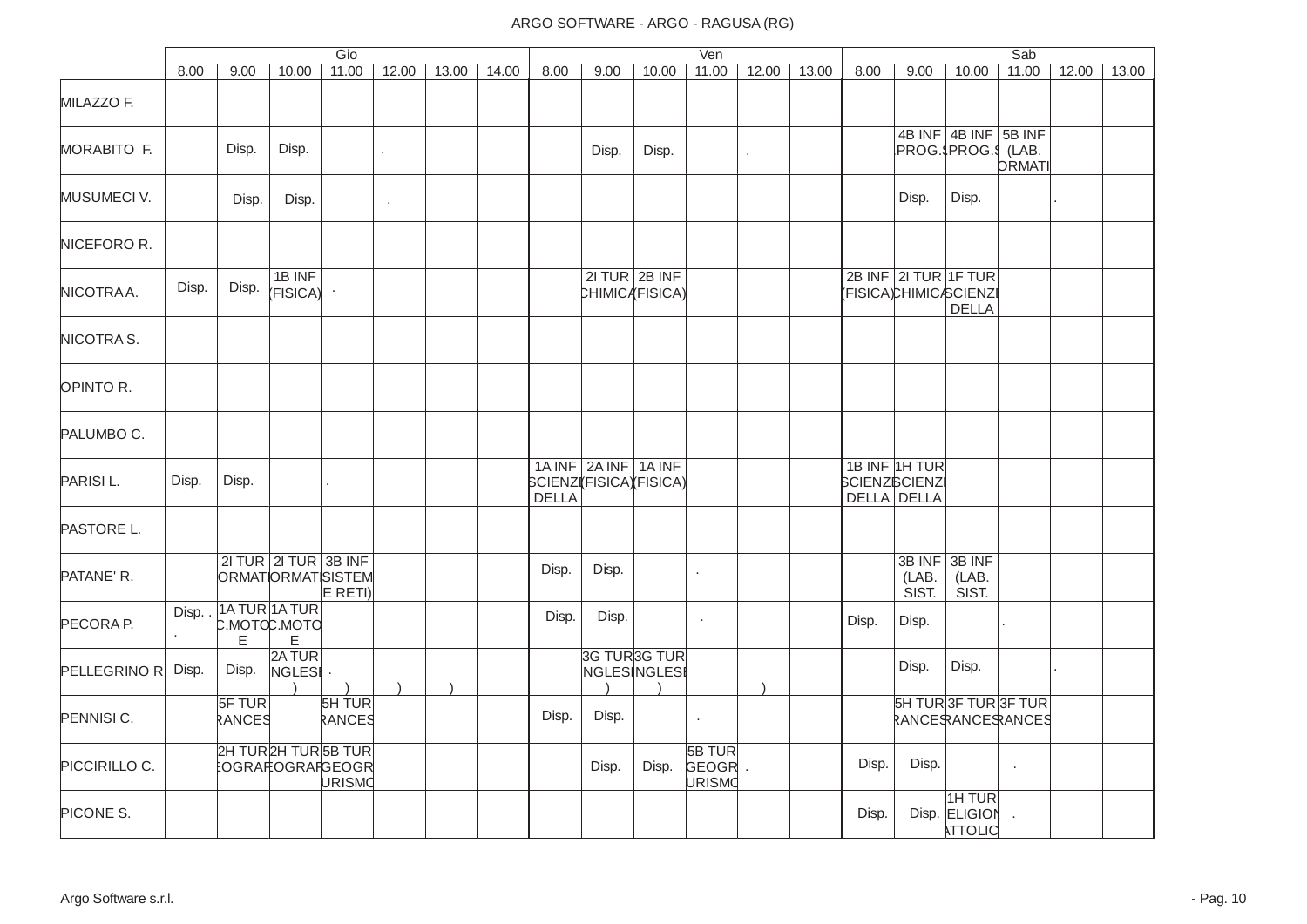|               |                        |                      |                                            | Gio                                                |       |       |       |               |                         |                                             | Ven     |                                             |       |       |       |                                                                      | Sab                                                 |         |       |
|---------------|------------------------|----------------------|--------------------------------------------|----------------------------------------------------|-------|-------|-------|---------------|-------------------------|---------------------------------------------|---------|---------------------------------------------|-------|-------|-------|----------------------------------------------------------------------|-----------------------------------------------------|---------|-------|
|               | 8.00                   | 9.00                 | 10.00                                      | 11.00                                              | 12.00 | 13.00 | 14.00 | 8.00          | 9.00                    | 10.00                                       | 11.00   | 12.00                                       | 13.00 | 8.00  | 9.00  | 10.00                                                                | 11.00                                               | 12.00   | 13.00 |
| PINO E.       |                        |                      |                                            |                                                    |       |       |       |               |                         |                                             |         |                                             |       |       |       |                                                                      |                                                     |         |       |
| PINTO V.      |                        | Е                    | E                                          | 3H TUR3H TUR4H TUR<br>C.MOTCC.MOTCC.MOTC<br>E.     |       |       |       | Disp.         | Disp.                   |                                             | $\cdot$ |                                             |       | Disp. | Disp. |                                                                      | $\epsilon$                                          |         |       |
| PREZIOSO M.   |                        |                      |                                            |                                                    |       |       |       |               |                         |                                             |         |                                             |       |       |       |                                                                      |                                                     |         |       |
| PRIVITERAA.   |                        |                      |                                            |                                                    |       |       |       |               |                         |                                             |         |                                             |       |       |       |                                                                      |                                                     |         |       |
| PRIVITERA C.  |                        |                      |                                            | 3A TUR 3A TUR 4A TUR<br><b>TALIANTALIANTALIANO</b> |       |       |       |               |                         | 4A TUR 3A TUR<br>STORIASTORIA               |         |                                             |       |       |       | 5A TUR 5A TUR 4A TUR                                                 | TALIANTALIANGSTORIA                                 |         |       |
| PRIVITERA G.  |                        | Disp.                | Disp.                                      |                                                    |       |       |       | Disp.         | Disp.                   |                                             | ¥.      |                                             |       |       |       | 4A TUR3G TUR3A TUR                                                   | <b>ELIGIONELIGIONELIGION</b><br>Ιττοιιαττοιιαττοιια |         |       |
| PULVIRENTI V. |                        |                      | 2F TUR<br><b>STORIA2</b>                   |                                                    |       |       |       |               |                         |                                             |         |                                             |       |       |       |                                                                      |                                                     |         |       |
| RAELIG.       | Disp.                  |                      |                                            | 5F TURSF TUR<br>Disp. PAGNOLPAGNOL                 |       |       |       | PAGNOLPAGNOL  | 2F TUR 4F TUR           |                                             |         |                                             |       |       | Disp. | Disp.                                                                |                                                     | $\cdot$ |       |
| RAINERI G.    | Disp.<br>¥.            |                      | 1A AFM 1A AFM<br><b>TALIAN</b> TALIANO     |                                                    |       |       |       | TALIANTALIANO | 1H TUR 1H TUR           |                                             |         |                                             |       |       | Disp. | Disp.                                                                |                                                     |         |       |
| REINA G.      |                        |                      |                                            |                                                    |       |       |       |               | 3A AFM<br><b>STORIA</b> |                                             |         | 2A AFM 2A AFM 5A AFM<br>TALIANTALIANGSTORIA |       |       |       |                                                                      | 5A AFM 5A AFM 2A AFM<br>TALIANTALIANGSTORIA         |         |       |
| REINA M.      | ORMATORMAT             | <b>1B TUR 1B TUR</b> |                                            |                                                    |       |       |       | ORMATORMAT    | 1A TUR 1A TUR           |                                             |         |                                             |       |       | Disp. | Disp.                                                                |                                                     |         |       |
| RENNAL.       |                        |                      |                                            |                                                    |       |       |       |               |                         |                                             |         |                                             |       |       |       |                                                                      |                                                     |         |       |
| RESCAR.       |                        | E                    | E                                          | 5A TUR 5A TUR 3A TUR<br>ISC.TUNSC.TUNSC.TUI<br>E   |       |       |       | Disp.         | Disp.                   | 1ATUR<br>CONOM<br><b>IENDAL</b>             |         |                                             |       | Disp. | Disp. |                                                                      |                                                     |         |       |
| RIBAUDO M.    |                        |                      |                                            |                                                    |       |       |       |               |                         |                                             |         |                                             |       |       |       |                                                                      |                                                     |         |       |
| RIZZA S.      | <b>CONOMCONOMCONOM</b> |                      | 1A AFM 3A AFM 3A AFM<br>IENDALIENDALIENDAL |                                                    |       |       |       |               |                         | 5A AFM 5A AFM<br>CONOMCONOM<br>IENDALIENDAL |         |                                             |       |       |       | 2A AFM 3A AFM 3A AFM<br><b>CONOMCONOMCONOM</b><br>IENDALIENDALIENDAL |                                                     |         |       |
| RUSSO D.      | Disp.                  | Disp.                |                                            |                                                    |       |       |       |               |                         | 4H TUR 4H TUR<br>PAGNOLPAGNOL               |         |                                             |       |       |       |                                                                      | 3A TUR3A TUR5B TUR<br>PAGNOLPAGNOLPAGNOL            |         |       |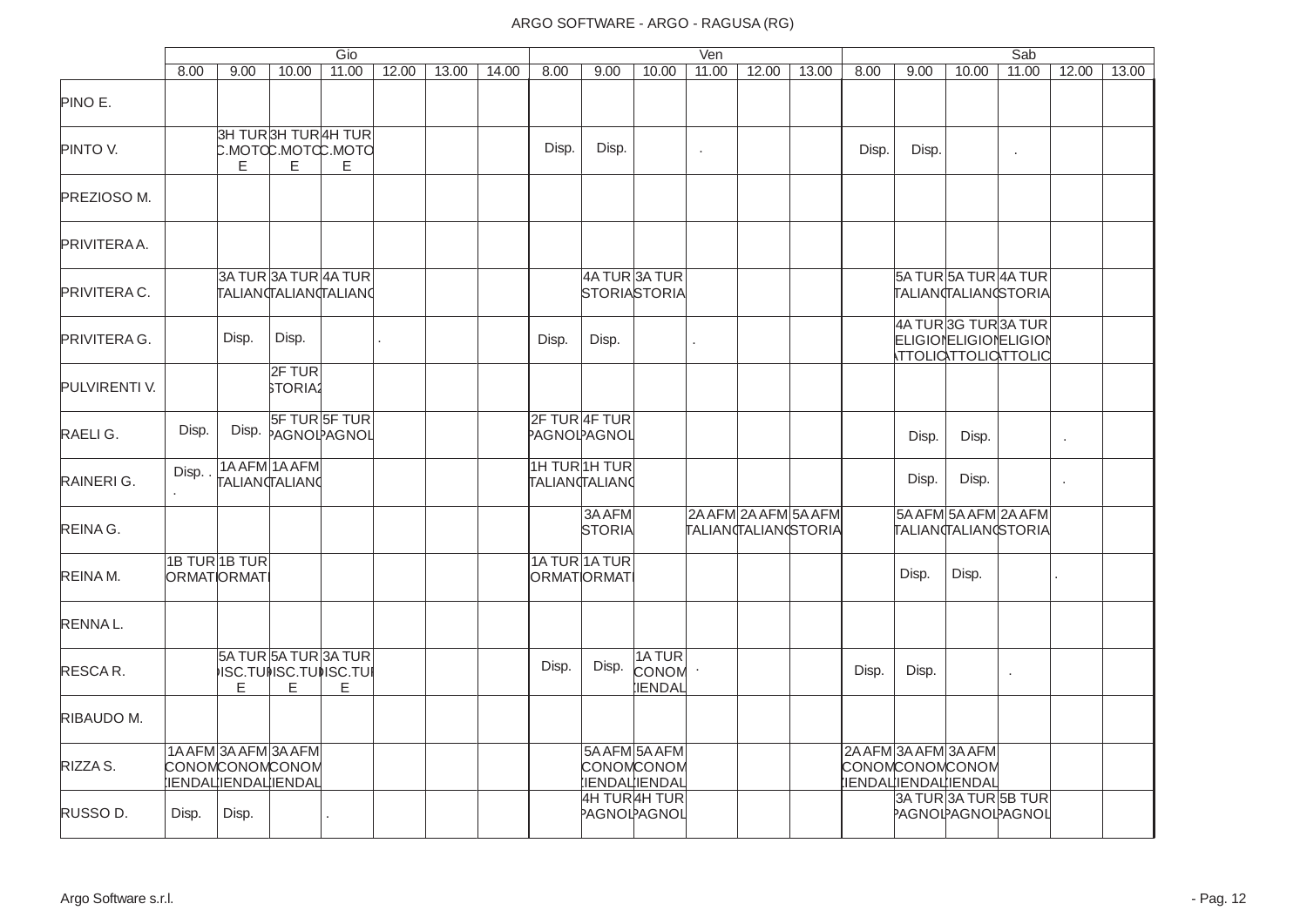|                                   |                               |                                                     |                         | Gio                       |       |       |       |                               |       |                                       | Ven                |            |       |                        |                               |                                                      | Sab                       |       |       |
|-----------------------------------|-------------------------------|-----------------------------------------------------|-------------------------|---------------------------|-------|-------|-------|-------------------------------|-------|---------------------------------------|--------------------|------------|-------|------------------------|-------------------------------|------------------------------------------------------|---------------------------|-------|-------|
|                                   | 8.00                          | 9.00                                                | 10.00                   | 11.00                     | 12.00 | 13.00 | 14.00 | 8.00                          | 9.00  | 10.00                                 | 11.00              | 12.00      | 13.00 | 8.00                   | 9.00                          | 10.00                                                | 11.00                     | 12.00 | 13.00 |
| SANFILIPPO M.                     | Disp.                         | Disp.                                               |                         | $\mathbf{r}$              |       |       |       | Disp                          |       | 4B TUR 4B TUR<br><b>TEMATI TEMATI</b> |                    |            |       |                        | Disp. TEMATITEMATI            | 5B TUR5B TUR                                         |                           |       |       |
| <b>SANTANGELO N</b>               | Disp.                         | Disp.                                               |                         | $\cdot$                   |       |       |       | Disp                          |       | 1B INF 1B INF<br><b>TEMATI TEMATI</b> |                    |            |       |                        | Disp. TEMATITEMATI            | 1B INF $\vert$ 1B INF                                |                           |       |       |
| SARANITI A.                       |                               |                                                     |                         |                           |       |       |       |                               |       |                                       |                    |            |       |                        |                               |                                                      |                           |       |       |
| SARTORIO A.                       |                               | 2A INF 2A INF 1G TUR<br>TALIAN TALIAN STORIA        |                         |                           |       |       |       |                               |       | 1A INF 1G TUR<br><b>STORIATALIANO</b> |                    |            |       |                        |                               | 1G TUR <sub>1G TUR</sub><br><b>TALIANTALIANO</b>     |                           |       |       |
| <b>SCAPELLATO C</b>               |                               | Disp                                                | 2A AFM<br><b>IOLOGI</b> |                           |       |       |       | EOGRAஈOGRA⊓CHIMIC4            |       | 1A AFM 1A AFM 2A AFM                  |                    |            |       | 2ATUR<br><b>IOLOGI</b> |                               | 2H TUR<br>Disp. <b>EHIMICA</b>                       |                           |       |       |
| <b>SCARPULLA R.</b>               |                               |                                                     |                         |                           |       |       |       |                               |       |                                       |                    |            |       |                        |                               |                                                      |                           |       |       |
| <b>SCIUTO C.</b>                  |                               | Disp.                                               | Disp.                   |                           |       |       |       |                               | Disp. | 4G TUR<br>(DIR.<br>EGISL.             |                    |            |       |                        | (DIR.                         | 4H TUR4H TUR3G TUR<br>(DIR.<br>_EGISL.LEGISL.LEGISL. | (DIR.                     |       |       |
| SCORDIA C.                        |                               |                                                     | 4F TUR 4F TUR 3F TUR    | TALIAN TALIAN STORIA      |       |       |       |                               | Disp. | Disp.                                 | 3F TUR<br>TALIANO. |            |       |                        | Disp.                         |                                                      | 5F TUR<br>Disp. STORIA    |       |       |
| <b>SCUDERIM.</b>                  |                               | TALIANTALIANTALIANO                                 |                         | <b>3G TUR3G TUR5G TUR</b> |       |       |       |                               | Disp. | Disp.                                 |                    |            |       |                        |                               | 3G TUR5G TUR<br><b>STORIASTORIA</b>                  |                           |       |       |
| SCUDERO G.                        |                               | 2G TUR3F TUR3F TUR<br>NGLESINGLESINGLESE            |                         |                           |       |       |       | Disp.                         | Disp. |                                       | $\mathbf{r}$       |            |       |                        |                               | 2F TUR 2F TUR<br>NGLESINGLESE                        |                           |       |       |
| SEMINERIO A.                      | 1H TUR<br>DIRITTO Disp.<br>ED |                                                     | Disp.                   |                           |       |       |       | Disp.                         | Disp. | 1H TUR<br><b>DIRITTO</b><br>ED        |                    |            |       | Disp.                  | Disp.                         |                                                      | $\cdot$                   |       |       |
| SICALI M.                         | Disp.                         | Disp.                                               |                         | $\epsilon$                |       |       |       | Disp.                         | Disp. |                                       |                    |            |       |                        | Disp.                         | Disp.                                                | 4B TUR<br>GEOGR<br>URISMO |       |       |
| SPADARO A.                        |                               | 21 TUR 4H TUR 4H TUR<br><b>TEMATI TEMATI TEMATI</b> |                         |                           |       |       |       |                               | Disp. | Disp.                                 |                    | $\epsilon$ |       |                        | 5G TUR 2I TUR<br>TEMATITEMATI |                                                      |                           |       |       |
| TAMBURINO M. STORIATALIAN TALIANO |                               | 2H TUR 5B INF 5B INF                                |                         |                           |       |       |       | 2H TUR 1F TUR<br>STORIASTORIA |       |                                       |                    |            |       | 2H TUR2H TUR           | TALIAN TALIANO                |                                                      |                           |       |       |
| TORNETTA G.                       |                               |                                                     |                         |                           |       |       |       |                               |       |                                       |                    |            |       |                        |                               |                                                      |                           |       |       |
| TORRISIO.                         |                               | Disp.                                               | Disp.                   | 4B INF<br>(LAB.<br>ELECON |       |       |       |                               |       |                                       |                    |            |       |                        | Disp.                         | Disp.                                                |                           |       |       |